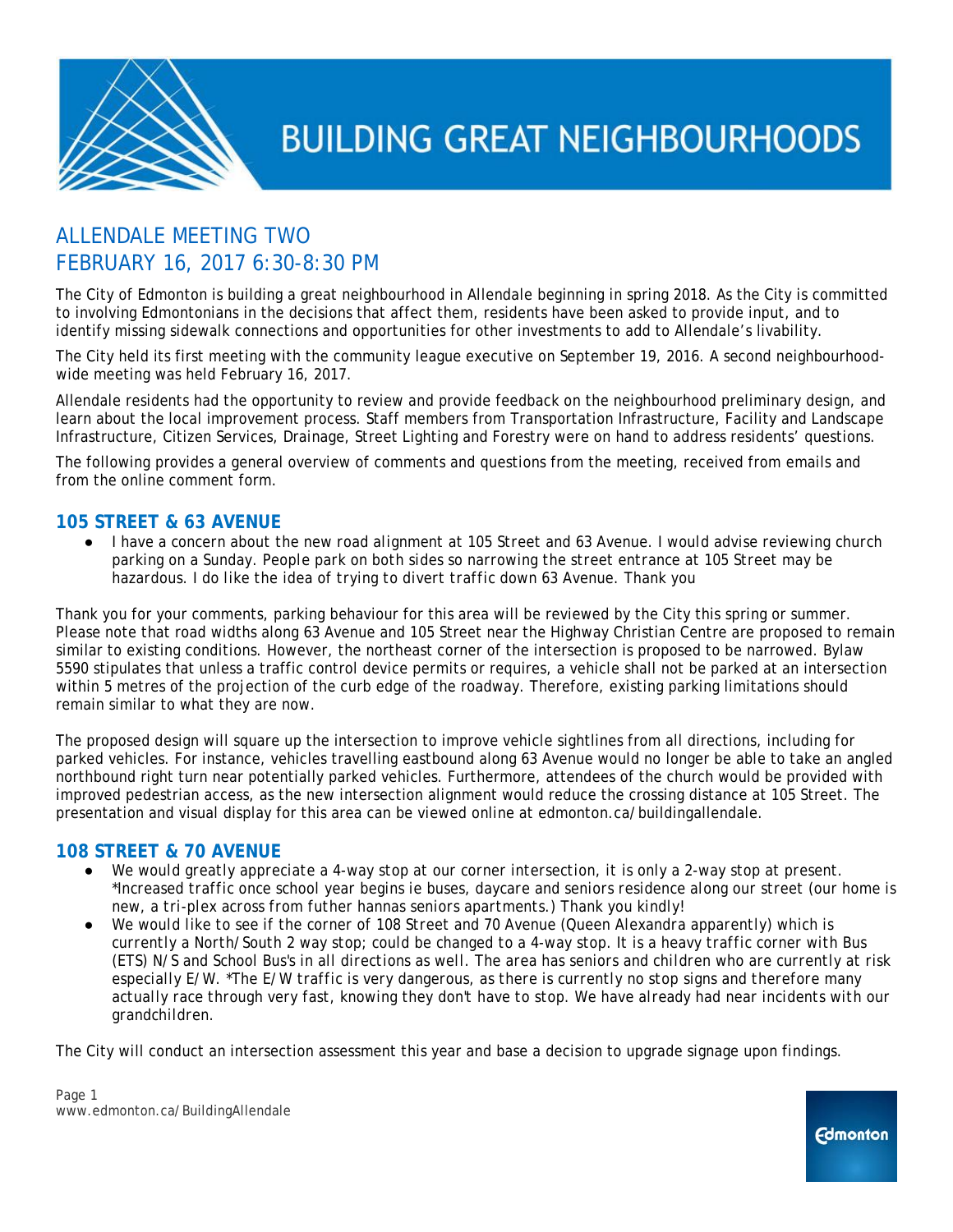

### **BIKE LANE**

● *I think the bike lane on 106 Street and raised sidewalks looks OK*.

Thank you for your feedback.

### **CONSTRUCTION**

● *Is there any plan to hire local residents to work on that project?*

The construction is done by external contractors who are primarily local. The City is not involved in their hiring their staff. Consultants involved in the work are primarily local. Again, the City is not involved in their hiring their staff.

City staffare involved in the projects for management, inspection, survey, etc. There are seasonal positions that are posted and filled annually, but this is not specific to the Neighbourhood Program. There is not a requirement that the seasonal positions are filled by local workers. However, it is often the case that the majority are local.

● *Does telus and/or other companies have opportunity to run services before road construction finalized?*

Coordination with utilities is an ongoing process prior and during construction. External stakeholders are provided the preliminary drawings to provide comments of possible utility conflicts and/or upcoming projects. Based on potential project timelines, coordination during the construction season may take place to ensure utility work can be completed prior to neighbourhood renewal. Furthermore, the City of Edmonton and utility companies are required to enter upcoming projects into Envista, which provides map-based coordination solutions for the public right-of-way.

Will there be a no cut timeframe following construction or will builder be tearing up new infrastructure the *day after completion?*

Right-of-way management has a three year no cut guideline in place. The City of Edmonton coordinates to the best of our ability with utility companies and upcoming developments. Software, such as Envista, is used to assist with coordination for projects within public right-of-way through map-based data sharing.

Unfortunately, unforeseen developments, emergency utility repairs, or strict utility construction timelines are possible in areas that have undergone neighbourhood renewal. Therefore, if restoration projects take place after completion of the neighbourhood renewal, then residents can call 311 if the construction does not look up to standard. If required, the City of Edmonton will inspect the work to determine if it needs to be restored to a higher standard.

### **COST**

● *Will this program affect my property tax? Should it go up or go down. Because we pay extra money for renewal sidewalk. I believe property tax should go down. To be fair please.*

If the two possible local improvements as part of neighbourhood renewal are successful, yes the program will affect your property taxes. Note that local improvement tax levies stay with the property. If you sell the property, the remaining balance will continue to be paid by the new property owner.

Local improvements are construction projects undertaken near or adjacent to your property that City Council considers of greater benefit to your area than to the municipality as a whole. Since you and your neighbours receive the most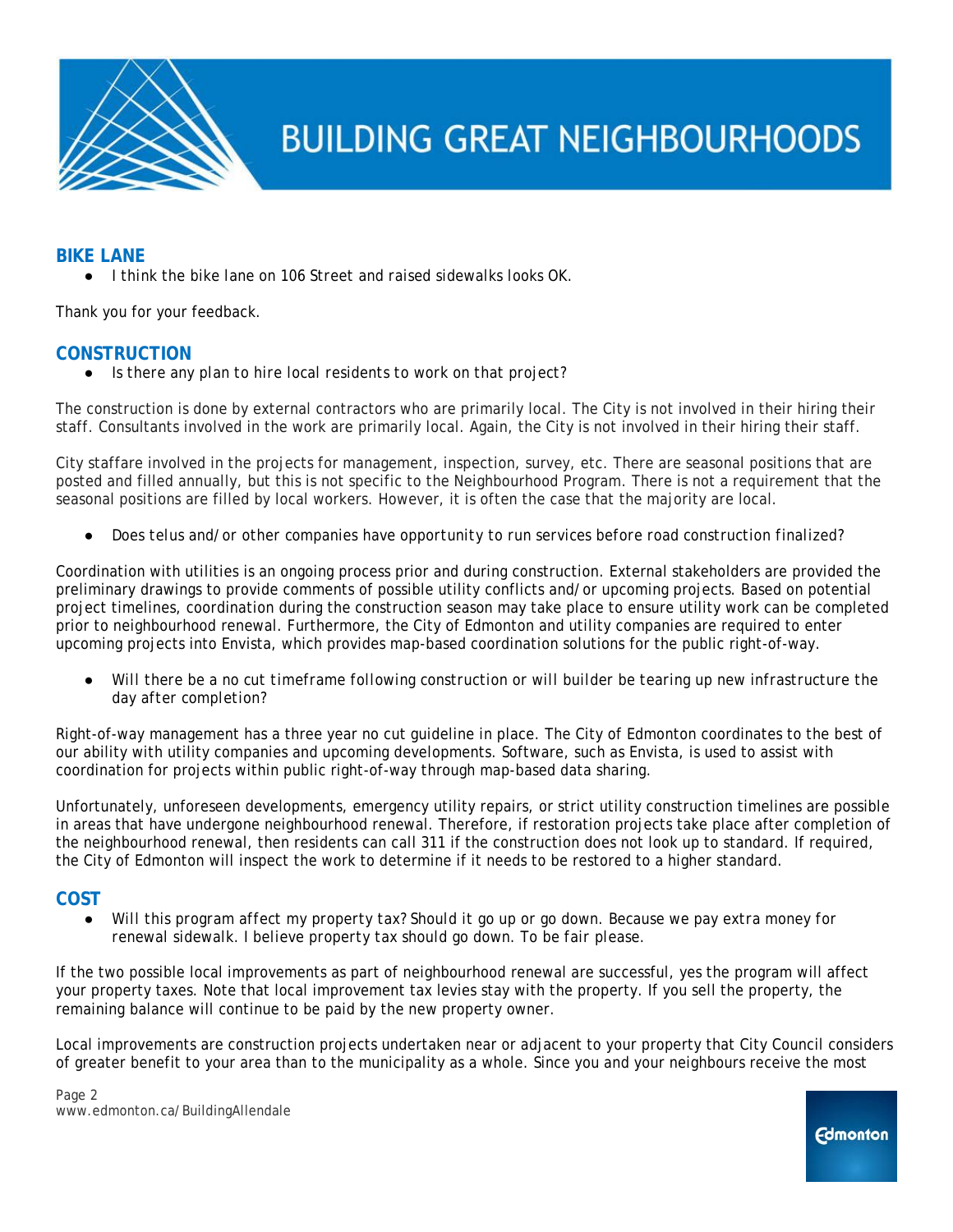

benefit from these local improvements, the City shares the cost with you. The exact cost for the local improvement will be included on your tax notice the year following construction. For sidewalk reconstruction, the cost is shared 50- 50 between property owners and the City at large. Property owners pay 50% of the cost of sidewalk reconstruction based on their lot length assessment. Property owners may pay a one-time lump sum or a property tax levy amortized over 20 years. For more information on sidewalk reconstruction, please see edmonton.ca/sidewalkreconstruction.

Should the decorative street light local improvement be successful in Allendale, property owners will pay the additional cost of the decorative street lights, while the City contributes the equivalent of the cost of standard street lights. The cost depends on the option selected, the borrowing finance rate, the number of street lights, and the number of property owners sharing the expense. Property owners may pay a one-time lump sum or a property tax levy amortized over 15 years. For more information on decorative street lights, please see edmonton.ca/decorativestreetlights.

### **ENGAGE 106 STREET & 76 AVENUE**

We want to commend the city for taking bold steps towards trying to improve the livability of the city by *improving its walkability and cycle-bility, including by building a cycling lane along 106 Street. Our main request is for the city to please ensure that separated bike lane has enough space for two bikes to pass each other.*

*As pedestrians and cyclists, we understand the courage it takes to face the resistance of individuals who see no life without a car and feel that a place to idle, drive, and park their vehicle is a basic human right. However, we would like to join our voices with the dominant chorus of people who are grateful for what makes our mature Allendale neighbourhood so wonderful -- the magnificent trees lining our sidewalks. We also feel very strongly about preserving these trees that are so beautiful to look at and walk by, and that provide so many undervalued eco-services like ground stabilization and cooling and heating, not to mention oxygen. As such, we would encourage the city to review its plans to remove some of the trees along 106 Street in order to put parking bays. Not only would those bays not provide sufficient spaces for the few angry homeowners, but they would indefinitely alter the look of this neighbourhood. There is no parking on 109 Street up to the High Level Bridge, and the residents have adapted to that reality just fine, so to will the few angry homeowners that live along 106 Street. After all, those who want to park a car have their ample property that they can pave over for their vehicles, and for their guests, there is plenty of room along the side streets (we know, we live here). If the trees are weak or young, that's no excuse to replace them with token parking – replace the tree, or let them grow and be beautiful. We would encourage the city to think long-term as to what might be more precious in 20 years – a mature tree or a parking spot?*

Thank you for your positive feedback! The protected bike lanes will be one-way on both sides of the road. There will be areas along the corridor where experienced cyclists can pass slower cyclists. At the vehicle parking bays, the protected bike lane will be next to the sidewalk. The curb will be mountable at these locations and allow a cyclist to pass.

Furthermore, parking bays were added to accommodate loading activities. Locations of parking bays were determined with consideration to tree and utility impacts. Some smaller or unhealthy trees will be removed or relocated elsewhere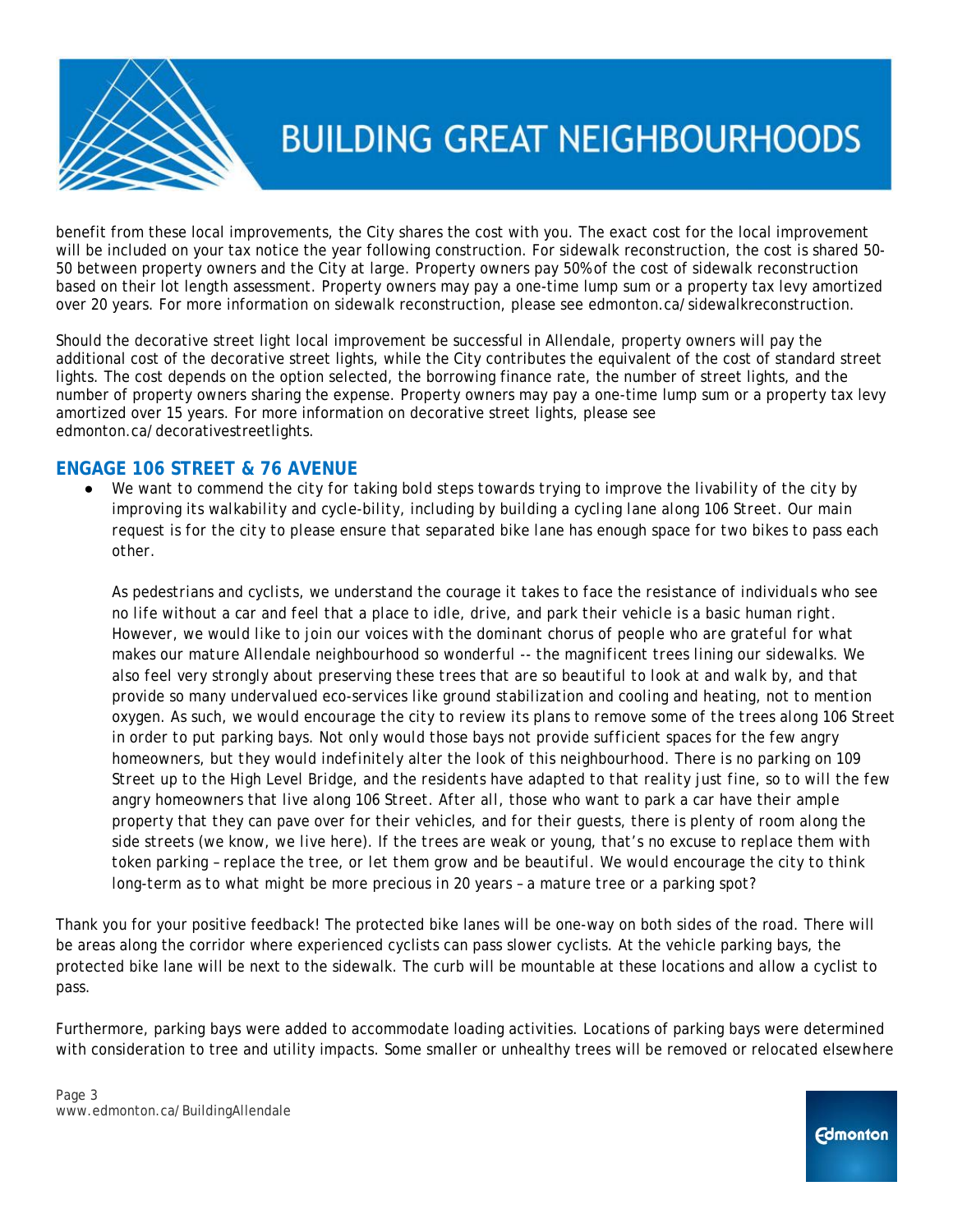

in the neighbourhood to accommodate parking needs. The City is also looking at extending the neighbourhood parking program in McKernan.

### **MEETING FORMAT**

Information was dry, but clear. I'm glad there were so many staff members to ensure questions are answered.

Thank you for attending the information session. We are happy to hear the staff could assist you and answer any questions regarding the upcoming neighbourhood renewal.

City should notify owners, not just residents of the area. They send the tax notices to us just fine. Why don't *they send notices of meetings which will cause an increase of said taxes*

The City hosts three meetings in each community slated for reconstruction. Public involvement begins about 18 months prior to reconstruction. First, the City meets with the community league executive to discuss the process and gather information. For Allendale, this meeting was held on September 19, 2016. A second meeting with both residents and property owners is then held about a year prior to construction to review preliminary designs. This meeting was held on February 16, 2017. It was publicized by the following means:

- ❖ Delivering a flyer in the mail via hand delivery
- ❖ Placing street signs at important intersections throughout the neighbourhood
- ❖ Releasing a Public Service Announcement to media and the public
- ❖ Providing the Community League information for placement on their website, e-mail distribution lists and newsletter
- ❖ Listing the event on the City of Edmonton's Public Engagement Calendar
- ❖ Updating the Allendale Renewal page at edmonton.ca/buildingallendale

Local improvement notices will be mailed to property owners about four months prior to reconstruction. A third meeting is held to go over the final neighbourhood design, inform property owners about the local improvement process and tell residents what they can expect during the multi-year construction period. This meeting will include all of the above methods of advertisement, with the addition of:

- ❖ Mailed information to every property owner who received a Local Improvement tax levy, roadway modification or new sidewalk construction notice
- *It was a good presentation, but no effort was made to have the audience ask questions. It was a subtle way to discourage community concerns from being aired.*

Previously, we held Q&A sessions after presentations and found that this approach only allowed for a small number of questions from a few people. By making a number of subject matter experts available to answer questions after the presentation, we can answer more individual questions and also address specific questions that residents and property owners may have.

The City shares all comments and questions heard from neighbourhood residents and property owners in the What We Heard document, which is available at each meeting and on the project page at edmonton.ca/buildingallendale. If you Page 4

www.edmonton.ca/BuildingAllendale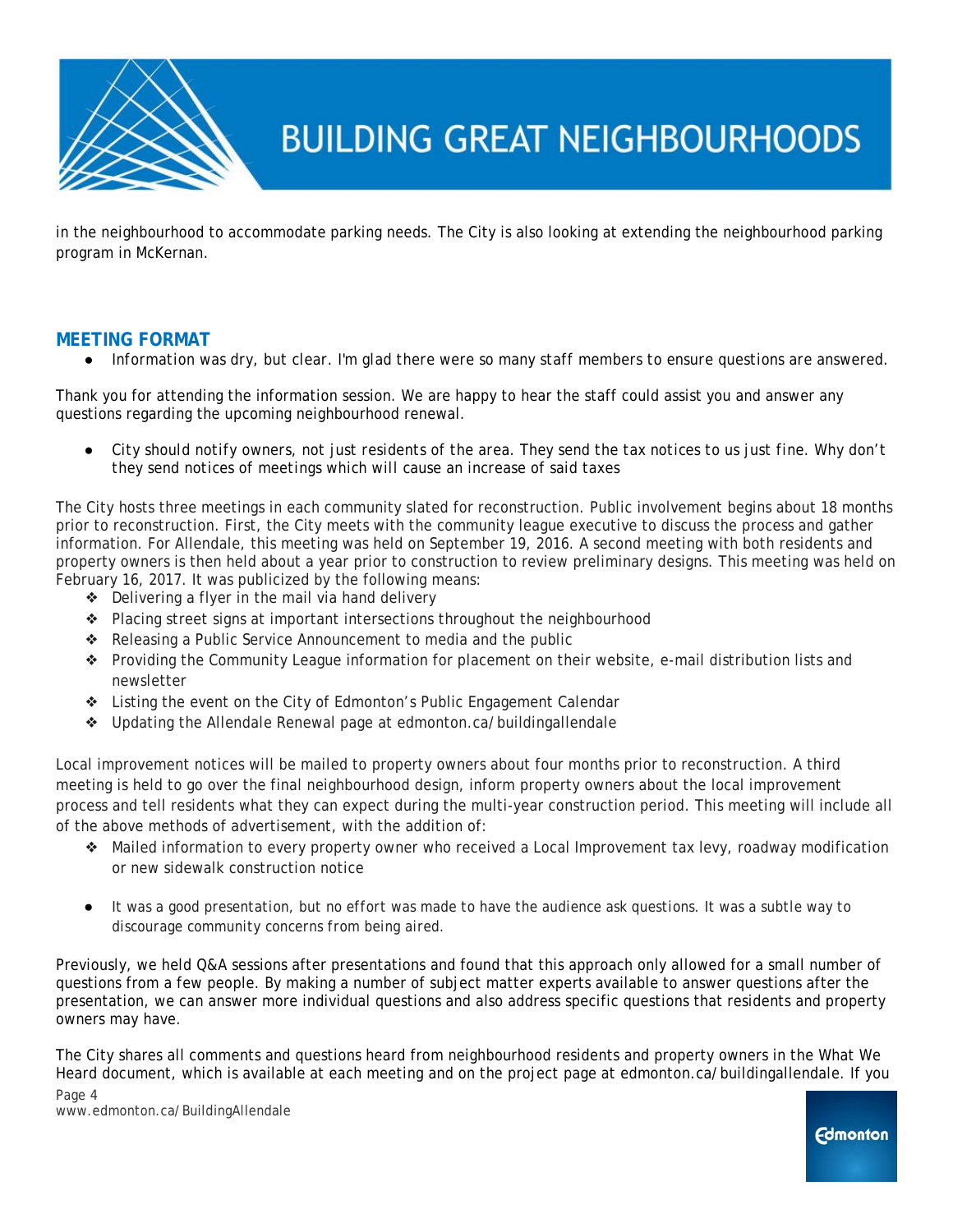

have any further questions about the presentation, please contact us by calling 311 or emailing buildinggreatneighbourhoods.ca.

### **PARKING**

● *Parking on both sides of the street: will this be reviewed? To change width of Road or parking 1 side?* 

The community league may request a Transportation Operations review for any parking concerns. Specific locations can be reviewed independently of any major neighbourhood review by Parking Management. Please email them at transportationoperations@edmonton.ca.

Also, due to existing conditions in Allendale such as mature trees and driveways, road widths will remain similar to existing. However, at 63 Avenue and 105 Street and 68 Avenue and 105 Street the roadway will be adjusted. At these intersections the road width will be narrowed to enhance vehicle and pedestrian safety. Also, extensive enhancements along 106 Street between 61 Avenue to 70 Avenue will be constructed to incorporate the concept plan for the 106-76 protected bike lane. The presentation and visual displays for these areas can be viewed online at www.edmonton.ca/buildingallendale.

● *Infill effects on roads are a big concern on mature neighbourhoods which already have narrow roads and limited parking. Infill projects have meant multiple people using road space meant for two vehicles. Rear garages do not begin to solve the problem as many are built for only one vehicle*

The City has taken action to address the impacts of construction in residential areas through a number of approaches including bylaws, processes and education. Examples include:

- In 2016 the City created the Infill Compliance Team, which is dedicated to responding to citizen complaints and proactively monitoring infill construction sites. The team enforces applicable infill-related infractions under municipal bylaws and provincial acts. The Infill Compliance Team is establishing an enforcement presence but the City still relies on and appreciates the help of residents to call and file bylaw complaints through 311.
- Dedicated section of the City's infill website [\(www.cityofedmontoninfill.ca\)](http://www.cityofedmontontinfill.ca/) that provides resources to the community and building industry on best practices and applicable bylaws.
	- [Residential Infill Construction Guide](http://www.cityofedmontoninfill.ca/public/download/documents/34768) (http://www.cityofedmontoninfill.ca/public/download/documents/34768) - provides information and resources for infill construction in Edmonton.
	- [Construction Site Management Acknowledgement Form](https://www.edmonton.ca/documents/Construction_Site_Management_Acknowledgement_Form.pdf) (https://www.edmonton.ca/documents/Construction\_Site\_Management\_Acknowledgement\_Form.pdf) - provides Development Permit applicants, contractors, builders and property owners information about the City of Edmonton's requirements and guidelines for best construction practices related to demolition or new construction of residential infill development.
	- [Worksite Code of Conduct](http://www.cityofedmontoninfill.ca/public/download/documents/21224) (http://www.cityofedmontoninfill.ca/public/download/documents/21224) optional site signage instructs temporary sub-contractors and site personnel about best construction practices

### **PEDESTRIAN CROSSINGS**

We would like to request improved pedestrian crossings between Allendale and other neighbourhoods as *follows:*

Page 5 www.edmonton.ca/BuildingAllendale

**Edmonton**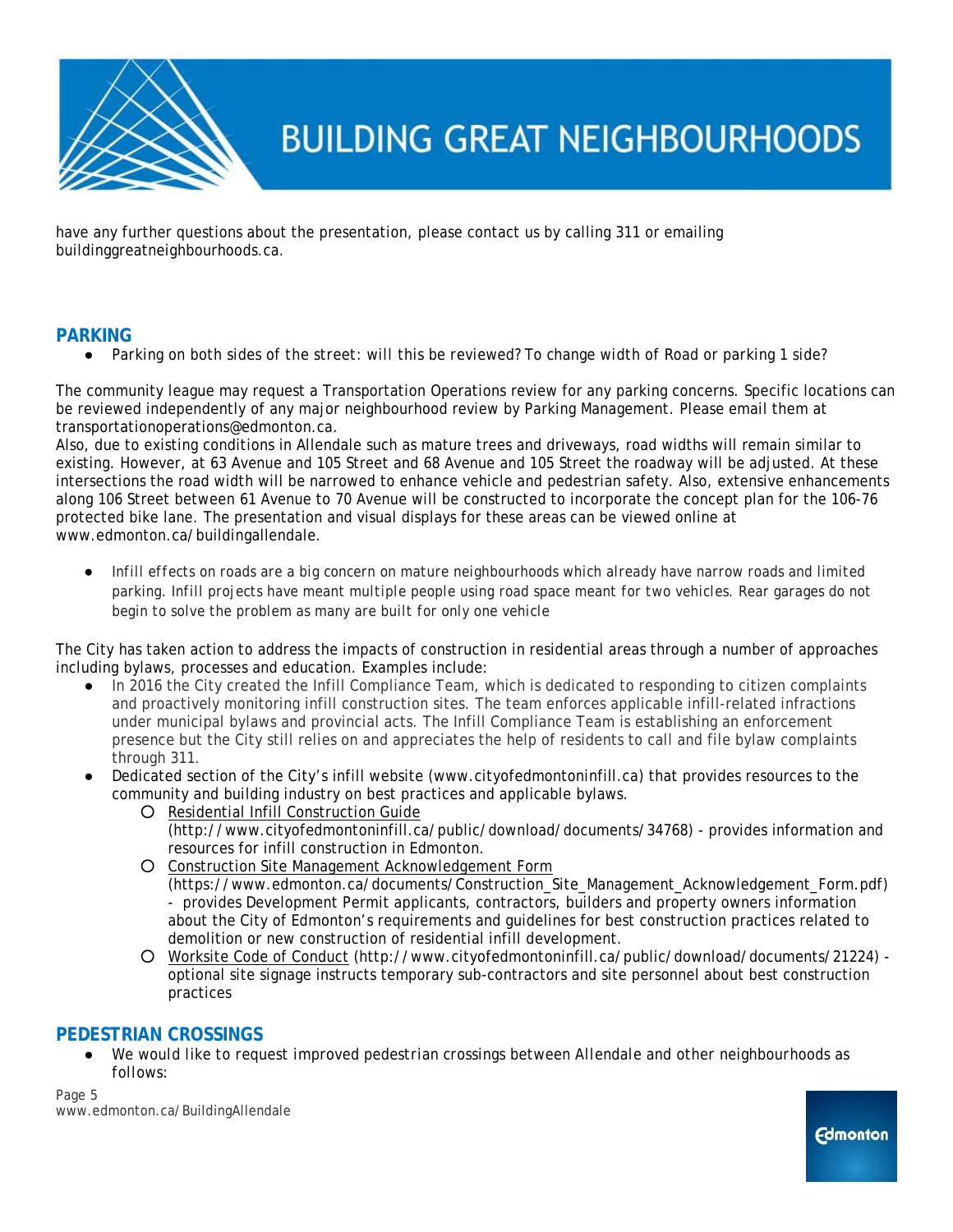

- *1. Please put a crosswalk on the west side of 108st at 61 av. Currently, a pedestrian must travel on the west side along 108st, then cross onto the east side to cross 61st, and then cross back to continue the trip. There is no proposed new sidewalk on east side of 108st north of 62 ave.*
- *2. A crosswalk on Allendale Rd at 105 street by the new medical complex.*
- *3. Crossing opportunities between Allendale and the retail area across 104st. There are currently none between 61 and Scona school.*
- *4. Please make the streetlights on 106 st @ 61 ave, and on 109 st @ 65 ave more responsive to pedestrians – they take a very long time to change, even when there is no traffic on the road resulting in frequent jaywalking despite the availability of a controlled crossing.*

The City will review and assess the areas highlighted for improved pedestrian access. A marked and signed crosswalk will be considered when the appropriate infrastructure is in place such as curb ramps and connecting sidewalk.

Please note that traffic signals in Edmonton are divided into groups called networks. The signals within a network all generally operate with a common cycle length in order to maintain coordination between adjacent signals. The cycle length is dictated by the time requirements of the busiest signal in the network. Based on the time of day and traffic pattern, different cycle lengths are utilized throughout the day. The configuration of the traffic signal and the operating cycle length dictates the length of the wait time at the intersection.

Traffic signals are designed to service side street traffic only at certain points in the cycle to encourage progression of traffic flow between adjacent signals. Wait times for any vehicle or pedestrian from the side street can range from almost instantaneous service up to the entire cycle length depending on the random arrival of the vehicles/pedestrians on the side street. The longest wait time for side street traffic happens when this "designed point" is just missed, as the signal must go through one whole cycle before the "designed point" is encountered again.

65 Ave - 109 St currently has measures in place to reduce wait times for pedestrians while still maintaining coordination. Both intersections will be reviewed to determine if changes can be made to balance the demands for all transportation modes.

### **SIDEWALK**

● *I prefer to see Allendale stamped on the sidewalk instead o the company builder.*

The City of Edmonton requires the contractor to stamp the concrete with the company name and year of construction. This requirement is written within the contract and is included in the City of Edmonton Volume 2 Roadways Specifications Section 02770. The specification indicates the nameplate will be stamped in concrete at the top of the curb in each block or at 200 m intervals and the walk at the end of each block. This is for quality assurance purposes and record of work.

● *69 Avenue does not have sidewalk on Northside (more traffic on south) and no garbage containers close by. Find I get a lot of garbage on my property.*

At 69 Avenue north between 104 Street to 105 Street there are existing mature trees that would pose construction conflicts for new sidewalk construction. However, this area will be reassessed in the spring.

Typically garbage receptacles can be accommodated by bus stops or in neighbourhood parks. However, 69 Avenue is a local residential road that is not on a bus route. If you have further questions about additional garbage cans in park areas please contact 311. Also, Edmonton residents may report litter on public and/or private property to 311 or online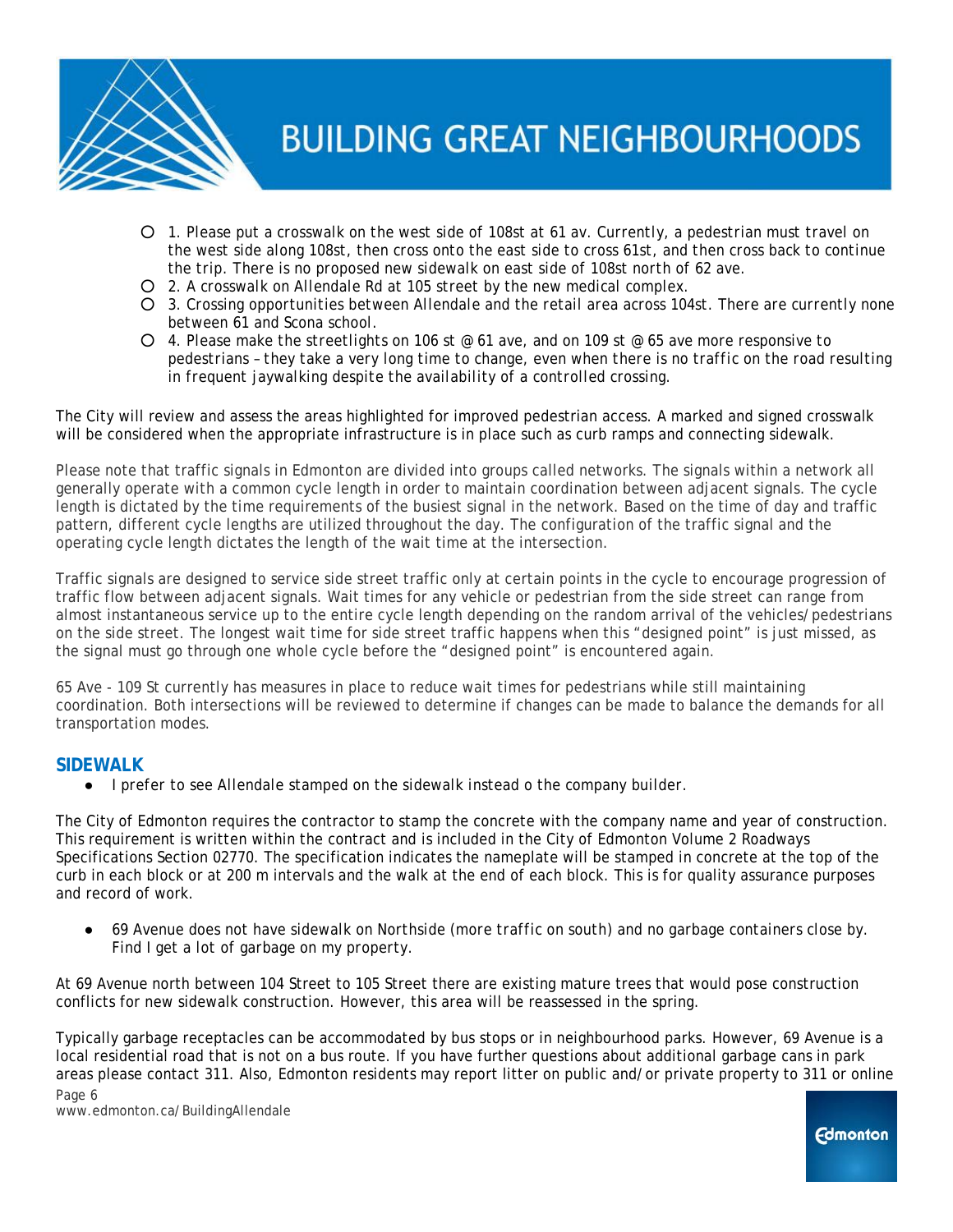

at https://www.edmonton.ca/programs\_services/service-report-litter.aspx. The City then reviews the request and if required, sends the appropriate crew out to clean the area based on the information provided.

- *Why take out above average sidewalks?*
- Why replace asphalt walks with more expansion of concrete.

Every year a quarter of the City's local roads are assessed for condition of pavement, curbs, and sidewalks. The defects the City looks at include:

- Sidewalk trip hazards, cracks and surface damage
- Roadway cracks, potholes, ruts, etc.
- Light stands rusting and tilting

The defects are then rated on a numeric scale. The condition ratings are averaged and graded for the entire neighbourhood and there could be significant differences for individual sections as one section may be worse than others. The City then uses the surface infrastructure condition assessment as criteria to determine the type of renewal required (preventive maintenance, overlay, full reconstruction). Other decision factors include: budget considerations, underground infrastructure condition and material; and, coordination opportunities with priorities identified by City Council, Integrated Infrastructure Services, Drainage, and utility companies. For more information please see the following link: https://www.edmonton.ca/transportation/on\_your\_streets/neighbourhood-renewal-process.aspx

For the Allendale neighbourhood, the sidewalk grade is fair; however, the overall condition of the infrastructure is graded to be in poor condition. This is why Allendale has been selected for Neighbourhood Renewal, which includes replacement of sidewalks, curb and gutter, roads, street lights and catch basins. All work ensures correct drainage can be achieved. For sidewalks, new gravel base is installed and concrete with reinforcing steel. The lifespan of concrete is superior to that of asphalt for walkways, which will reduce the lifecycle cost.

● *Thanks for the sidewalk around the school.*

Thank you for your feedback. The proposed new sidewalk at 105A Street west between 63 Avenue to 66 Avenue and along 66 Avenue between 105A Street and 106 Street will be reviewed again with an Urban Forester this spring. The tree roots will get air spaded to ensure minimal damage to the existing trees during construction.

● *I have some decorative landscaping right to the sidewalk, so it would be great to get a notice from the City a week or two in advance of the sod and sidewalks being ripped up so I can collect my decorative stones and bushes in advance. Thanks!*

Prior to the start of construction, bulletins will be provided with the contact information for the contractor and construction project manager. Please feel free to contact either and provide your address. A tentative schedule could be provided for when work will commence in front of your property. Otherwise, approximately 5 to 7 days before work is to begin on your block the contractor will provide another set of bulletins to notify the homeowners.

We would like to request perpendicular intersection curb/sidewalk ramps that do not involve a raised bump in *the middle, as they seem to provide no purpose other than to act as tripping hazards. A single wider ramp that allows walking in either of the perpendicular directions would be much better.*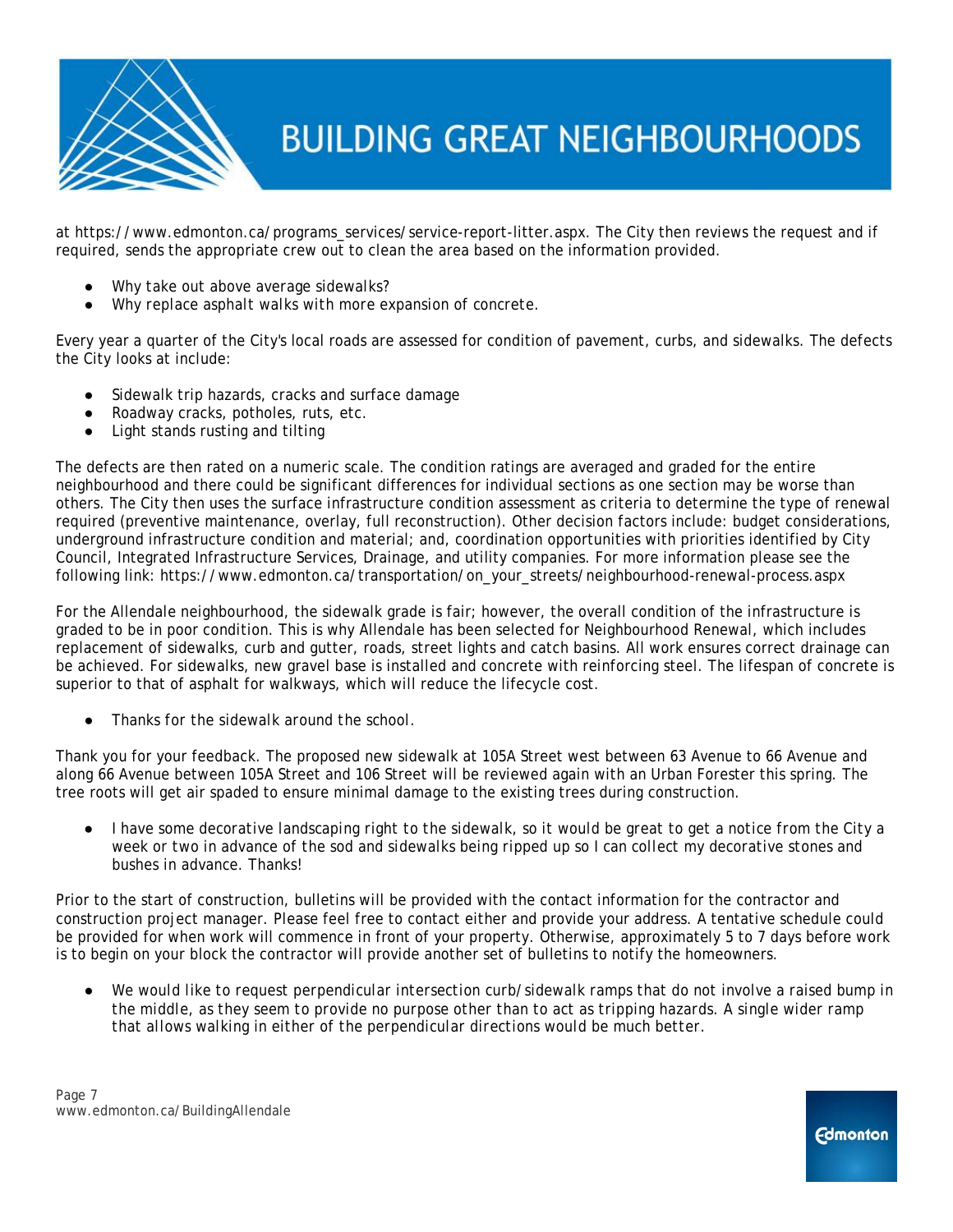

The City would prefer to install two directional curb ramps, where necessary, with landscaping in between; however, in mature neighbourhoods there sometimes is not space for adequate landscaping to be installed. Therefore, the two directional ramp can be constructed with concrete in between. The raised curb height is to help eliminate vehicles from taking sharp turns around corners and mounting a portion of the ramp.

● *Queen Alex is adjacent to our neighbourhood, and I often walk or bike through various residential streets and avenues in that neighbourhood. Since the predominantly rolled-face curbs were installed during the reconstruction work over the last couple of summers, I have noticed a lot more vehicles being parked partially on the boulevard, i.e., the rolled face allows drivers to roll up the sloped curb quite easily. I rather expect that damage to the new boulevard turf in parts of QA will become quite evident once the snow melts.* 

Several factors are considered for curb type selection: proposed pavement design, existing lot grading, number of driveways, existing trees, road grades, etc. Consideration to maintain a consistent look and feel for the neighbourhood is also a contributing factor. Therefore, although Queen Alexandra is just north of Allendale the various factors can differ between the two neighbourhoods. Areas within the 2 year warranty period from completion of construction will be assessed and landscaping damage within construction limits will be fixed. Please note that from initial assessment it is anticipated that straight-face curb design will be used within Allendale.

- *Our house's private concrete walk has a slope running about 1.5 metres to join the level of the City sidewalk. In snowy or icy conditions, the slope can be hazardous. I had thought it would be better to change the grading (part on our lot, part on City property) so that the angle of the front walk joining the City walk, is as low as practical. We are east of 106 Street so understand that work in our area is scheduled for 2019. Will there be an opportunity to:* 
	- o *(a) to find out if the grade of the City sidewalk will be higher after reconstruction:*
	- o *(b) to work with the contractor to coordinate the re-build of the portion of our front walk that is on City property, with our desire to change the slope?*

Bulletins will be provided with the contact information for the contractor and construction project manager prior to the start of construction. They may be contacted and able to explain if the slope is to change once design is completed. Completed design for each block is finalized and reviewed closer to construction. Depending on existing conditions and achieving correct drainage, the new back of walk could move up or down. The construction project manager marks private connectors at varying locations to ensure it will tie into the new back of walk properly. Also, if private connectors will be installed at greater than an 8% slope, the homeowner will be contacted to inquire if they would prefer a step be installed.

### **STREET LIGHTS**

- *Did not get a specific answer to the lighting in the area. I feel the fixers are adequate but the position on the light is terrible - not on the sidewalk.*
- *The street lighting is inadequate. The light shines on the road and the sidewalk is dark. Especially dangerous in freeze/thaw cycles*

The Street Light Section follows the Residential Neighbourhood Street Light Renewal Policy (C564) and Light Efficient Community Policy (C576). When the street light poles and LED luminaires were replaced, the luminaires chosen were the best available option to light the road and sidewalk while following the noted policies. For any further inquiries or information please contact Shawn Jacobs with the City's Street Lighting team at shawn.jacobs@edmonton.ca.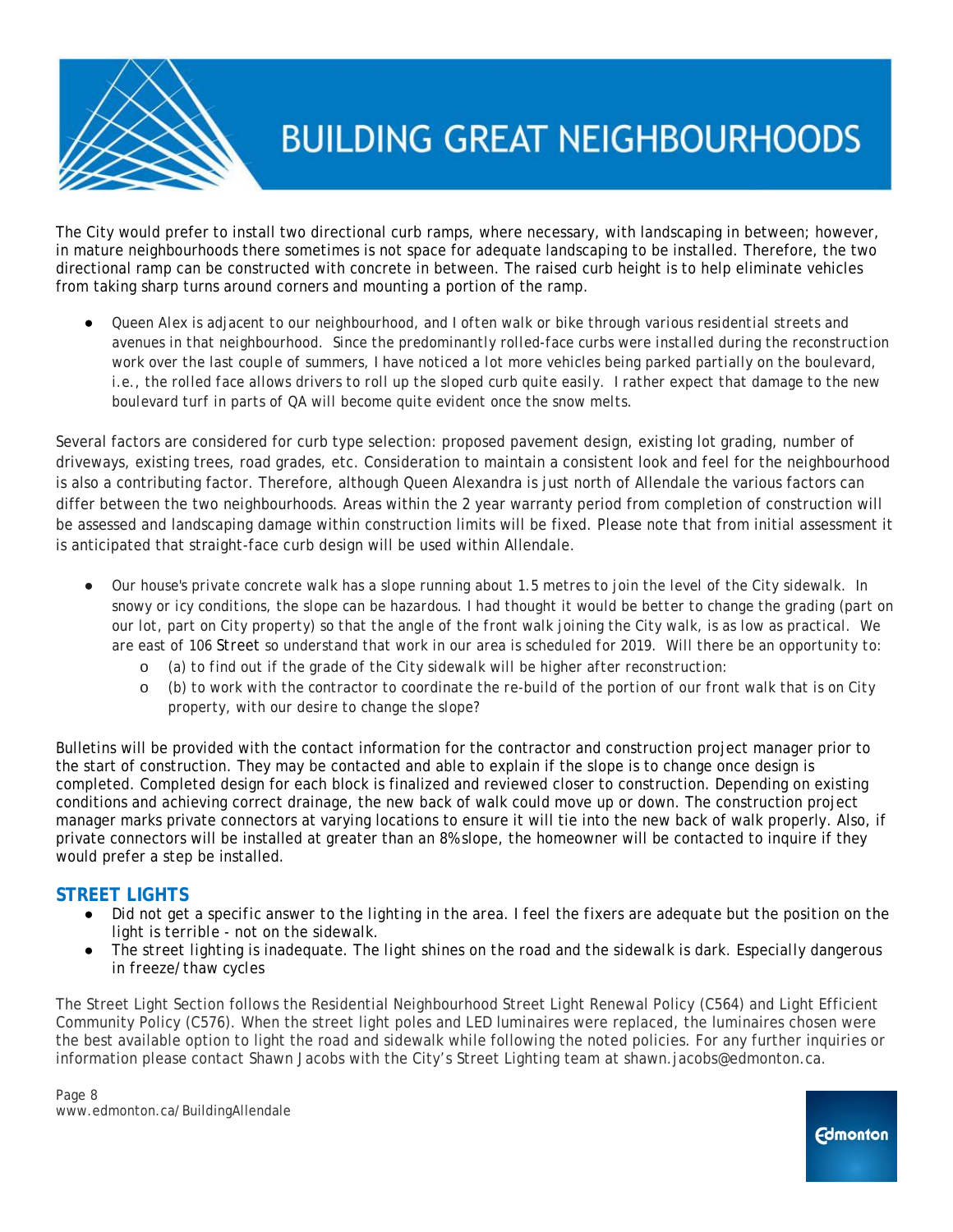

*Is there any effort or a plan to use clean energy for street lights?* 

Since 2011, the City has used LED (light emitting diode) luminaires in all Neighbourhood Renewal projects. Benefits include: power consumption savings; long lifespan; dark skies friendly lighting; reduced CO2 emissions; and minimize light trespass, meaning that light is focused on the road and sidewalks rather than onto private property. The City does work to improve the light levels on the sidewalks when converting to LED luminaires. For any further inquiries or information please contact Shawn Jacobs with the City's Street Lighting team at shawn.jacobs@edmonton.ca. **STRIP MALL**

- *I think you should include paving in front of the strip mall (boat store/ sausage store) bad holes.*
- We would also encourage the city to do something exciting with the strip mall at 64 Avenue and 106 Street. *Please consider creating a more inviting space for the residents that reflects the new principles of urban development. However we also encourage continuing support for local small scale businesses (like Old Country Meats).*

Thank you for your feedback. This area is under review due to the land being partly owned by the City and partly owned privately. Therefore, it is still being assessed what funding and construction will take place in this area with Neighbourhood Renewal.

### **TRAFFIC**

- Please slow down traffic on 105 Street north/ south to high school.
- *Please consider some feature designed against road speeding. Our road is 62 Avenue- East of 106 Street portion is affected very high speeding. Please do something to reduce it and make the 62 Avenue safe for kids. We have many kids on our Avenue.*
- *Is there anyway to stop shortcutting from calgary trail to 106 Street on 67 Avenue Thanks for fixing the two corners coming onto 105 St*
- *I am concerned about the amount of traffic on 62 Avenue between Allendale Road and 106 Street due to people cutting through. I'd like to suggest some speed bumps in an effort to hopefully slow them down and make the street safer for the children (including mine) who live on 62 Avenue.*
- *Traffic tends to use the road as a shortcut into the neighbourhood from Allendale Road, and because it is not a full turn (it's only about a 45 degree turn, instead of the usual 90 degree turn), cars don't have to slow down that much to make the turn and often keep the speed they were travelling on Allendale Road. If something could be done to deter people from cutting through or at minimum slow them down, it would be great. Perhaps speed bumps would be the easiest and likely lowest cost solution. I hope this is helpful and I look forward to seeing how you can make this section of 62 Avenue safer for all!*
- *The higher level of traffic along 105 Street from Allendale Road to the arena parking lot also results in some vehicles being parked partially or completely on the boulevards along that stretch. During the Feb 16 Open House, I mentioned this concern to one of the staff members, whose response mentioned "traffic calming." I don't see the issue as "calming traffic" or reducing short-cutting. These are, in my view, band-aid approaches (with considerable risk of unintended consequences). The core issue is how to get vehicles to and from these facilities, which needs some thoughtful examination of what exists and what could be changed.*

We have scheduled speed surveys for this year for 62 Avenue west of 105A Street and 67 Avenue east of 105A Street. While previous speed surveys along 105 Street showed 92% compliance with the posted speed limit we are investigating the concern of speeding on this roadway further.

Community Traffic Management Plans (CTMP) are used to address issues of speeding and shortcutting within neighbourhoods. The Community Traffic Management Policy was presented to City Council's Urban Planning Committee Page 9

www.edmonton.ca/BuildingAllendale

**Edmonton**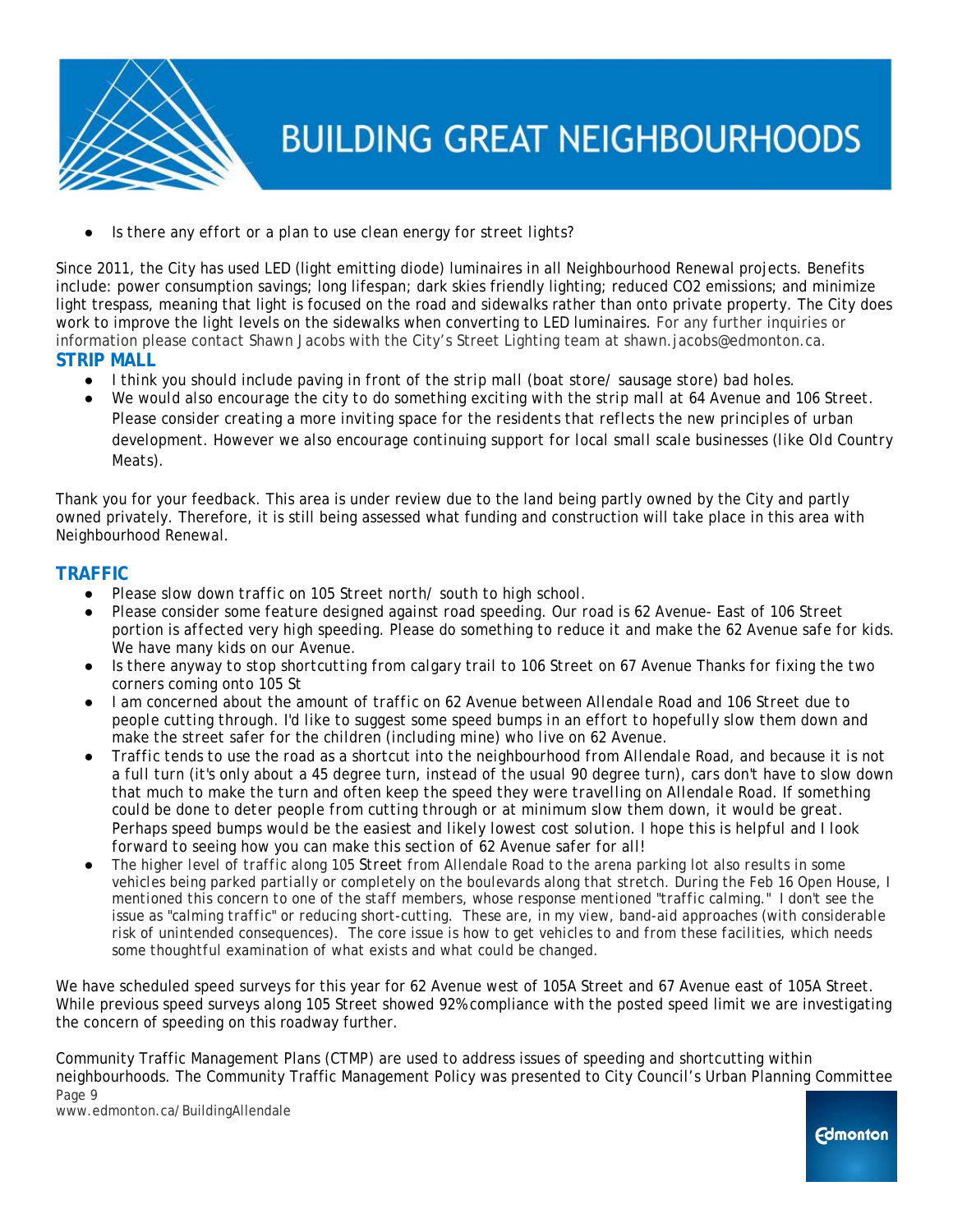

on April 5, 2017. Since the Policy has been adopted by Council, the accompanying procedures and processes will be finalized, work will begin to prioritize the requests for CTMP, and implementation can begin. In the meantime, Urban Transportation will continue to work with the Allendale Neighbourhood Renewal team as the project progresses to respond to resident concerns. Concerns regarding only speeding are addressed through Traffic Safety or by phoning 311. More information about neighbourhood speed programs can be found at edmonton.ca/trafficsafety

● *Sidewalk greater improvement to neighbourhood as opposed to overall city. - This is contrary to "way we move" that promotes city wide mode shift and more active transportation.*

The City of Edmonton implements the City's Transportation Master Plan, *The Way We Move* in three key focus areas:

- Planning for the Future examples include expansion plans for the LRT and strategic planning for Yellowhead Trail
- Asset Management and Maintenance through programs such as Neighbourhood Renewal
- Foundation Service initiatives include a comprehensive transit review and student outreach programs

Sidewalk reconstruction is part of the City's Neighbourhood Renewal program and is subject to the approval of the Local Improvement Bylaw. Local improvements, which may be made as part of your neighbourhood's renewal, are construction projects undertaken near or adjacent to your property that City Council considers of greater benefit to your area than to the municipality as a whole. Although funds from general property tax revenue cover part of the cost of sidewalk reconstruction local improvement projects, property owners of those areas benefiting from neighbourhood renewal are responsible for funding the remainder through a local improvement tax. The 50/50 sidewalk reconstruction local improvement process has been in place for a number of years; the 50/50 cost share for sidewalk reconstruction started as a pilot program in 1995 and the policy was approved by Council in 1998, so the policy has been in place for some time now.

● *I hate the idea of lights at 106 Street and 76 Avenue. It is my favourite 4-way stop in the city. If there is no choice in lights at 76th and 106th could they at least be just 4 way flashes at non-school peak hours? If the major roadway keep getting slowed down and beautiful it will only create more faster speeding and erratic driving on other streets*

Speeding has been a concern for many residents along 106 Street and 76 Avenue. The City believes that the addition of the new traffic signal will effectively manage speeding along the 106 Street and 76 Avenue. The intersection will also be raised to further discourage vehicles from speeding through the intersection.

● *Thanks for making the corner of 106 Street and 67 Avenue(east side) clearer. it is difficult to see when entering 106 Street right now.*

Thank you for your feedback.

### **TRANSIT**

Why are there no bus stops along 108 Street between 65 Avenue and 76 Avenue? There are many seniors living *in their homes who would appreciate bus services and drivers will not pick up unless you are at a stop. This doesn't seem fair to me.*

There are currently two bus stops along 108 Street between 65 Avenue to 76 Avenue for the community bus route #313 with the small bus. Bus Stop #2605 is located at 108 Street west, just south of 70 Avenue. Bus Stop #2412 is located at 108 Street east, just north of 70 Avenue. Both bus stops have been removed and replaced with the Queen Alexandra

Page 10 www.edmonton.ca/BuildingAllendale

**Edmonton**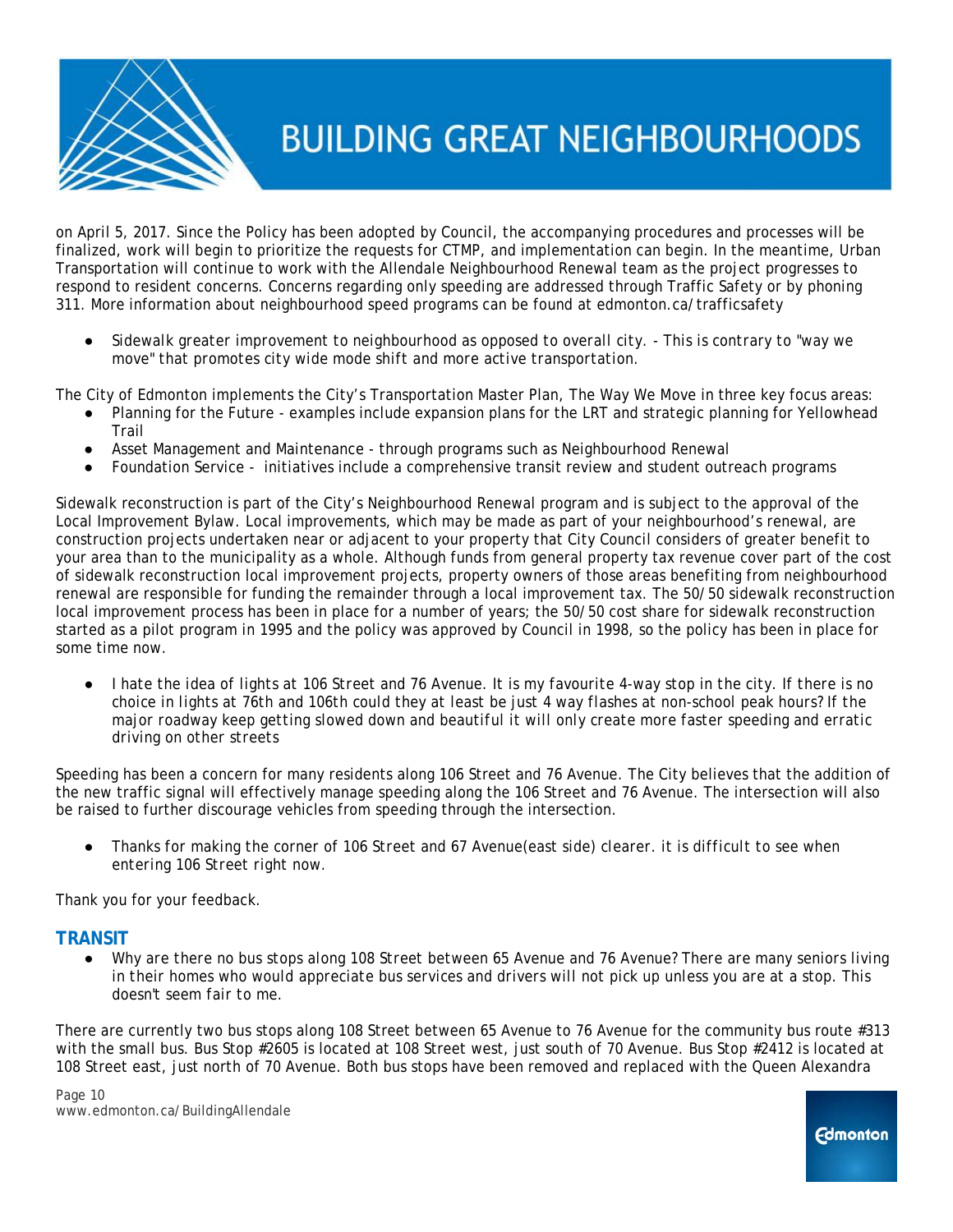

neighbourhood renewal. The Allendale neighbourhood renewal will remove and the replace Bus Stop #2311 (included in bus route #313) located at 65 Avenue south, just east of 109 Street, tentatively in 2018.

● *Please consider removing the yield/stop signs along 108st bus route. A less frequent stop-and-go would make that route much more comfortable.*

As part of the neighbourhood renewal, the City is moving towards "positive control", that is, every intersection in the neighborhood will be controlled with a traffic control device such as a stop or yield sign. These signs assign the rightof-way at the intersections and improves intersection safety. Because there are existing signs, these will be reinstalled upon renewal completion.

### **OTHER**

● *The Boulevard on the north side of our property (107 Street and 70 Avenue) is messy and needs seeding or sod and leveling*

This area is under development and landscaping does not appear to be finished. However, the north side of the property along 70 Avenue was renewed with the Queen Alexandra Neighbourhood renewal in 2015. The areas completed in 2015 for the Queen Alexandra neighbourhood will be reviewed sometime this year for the Final Acceptance Certificate to be processed. The review will capture any deficiencies in the landscaping, concrete, and roadway, within construction limits, to be fixed by the contractor. This includes areas with third party damage in the landscaping. Any landscaping along the 108 Street side, which is within the Allendale Neighbourhood renewal limits, will be landscaped within construction limits and assessed within the 2 year warranty period.

● *I need to get community league chair person thru allendale - EI: Federation com league*

The Allendale Community League can be contacted at allendalecommunityleague@gmail.com or by phone at (780)438- 0885. Also, the Allendale Community Recreation Coordinator is Anna Vesala and can be contacted at anna.vesala@edmonton.ca. Community Recreation Coordinators offer support and assistance to community organizations and provide opportunities for citizens to get involved and work towards enhancing their communities.

Use of word livability used in presentation. What is the city's description of livability and what criteria are *used to measure livability?*

Livability is one of the four principle components of the City of Edmonton's strategic plan, *The Way Ahead*. This strategic plan forms the foundation for the strategic work of the City and guides us in our everyday commitment to enhance the quality of life for Edmontonians.

*The Way Ahead* defines livability as "a set of interrelated factors that influence people in choosing where they live and reinforce their sense of well-being. The concept of livability is based on the knowledge that the economic and social life of the community is intimately linked to its natural and built environment, and together these elements impact social and cultural goals. Livability is the culmination of many components and experiences. All of these contribute to creating the highest quality of life that all citizens aspire to. Livability factors include: welcoming place, public spaces, diversity, amenities, economic prosperity, access and affordability, safety, caring, community capacity, environment, and participation." These are factors are defined further in *The Way Ahea*d document, available online at https://www.edmonton.ca/city\_government/documents/The\_Way\_Ahead\_(Final-Web).pdf.